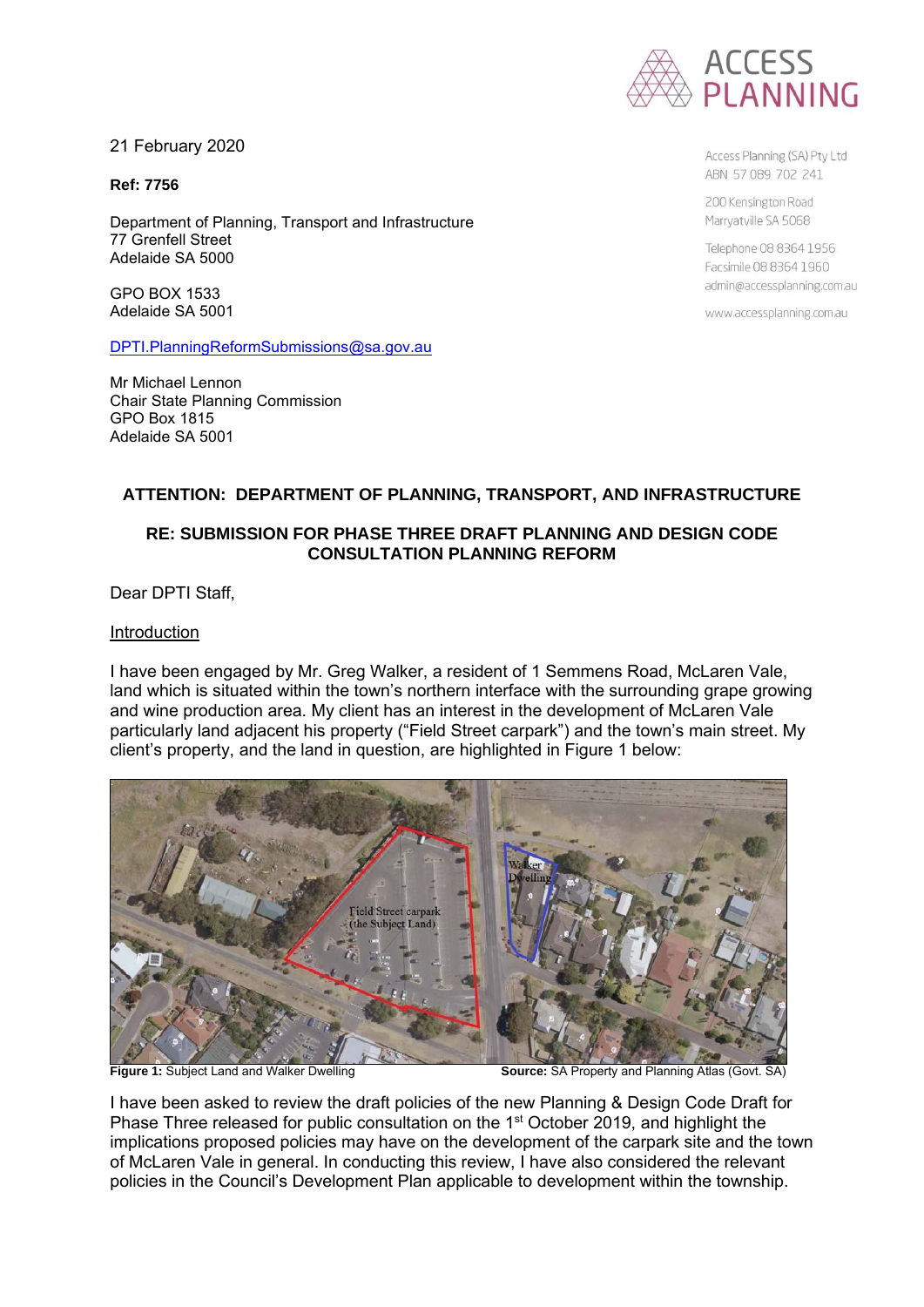### **Observations**

My client's land is in a Residential Zone which is bound by the Pedler Creek Policy Area of the Open Space Zone, the Caravan and Tourist Park Zone and the McLaren Vale Policy Area of the Neighbourhood Centre Zone. The same Open Space Zone surrounds the whole of the Field Street carpark except part of the land's street frontage immediately adjacent my client's property. The Open Space Zone to the north and west of the subject land is also within the Character Preservation District

The Field Street carpark is physically separated to the rest of the Neighbourhood Centre Zone by the Coast at Vines Rail Trail and being some 200 metres from Main Road, exhibits no direct connectivity with the commercial activities of the street. The land primarily fronts open space and low-density residential land and has no direct vehicle access to Main Road other than via Field Street.

While the draft Planning and Design Code (the *"Code"*) does not propose changes to existing Zone boundaries, names of some zones will change, as shown in the following table.

| <b>Current Development Plan Zoning</b> | <b>Planning and Design Code Zoning</b>  |
|----------------------------------------|-----------------------------------------|
| Neighbourhood Centre                   | <b>Suburban Main Street</b>             |
| Residential                            | <b>General Neighbourhood</b>            |
| Urban Employment                       | Employment                              |
| Mixed Use                              | <b>Suburban Business and Innovation</b> |

Further, the following existing Zones are supported by Policy Areas which provide an additional layer of local policy specific to development within the township.

| <b>Development Plan Zone</b> | <b>Associated Policy Area</b>    |
|------------------------------|----------------------------------|
| Neighbourhood Centre         | Policy Area 22 - McLaren Vale    |
| Residential                  | Policy Area 39 – McLaren Vale    |
| <b>Tourist Development</b>   | Policy Area 51 - Bellevue Centre |
| Open Space                   | Policy Area 27 - Pedler Creek    |

The current provisions within Council's Development Plan were developed as a result of intensive investigations, analysis and consultation. The zones do not consist wholly of generic policies from the South Australian Planning Policy Library but include many "Local Variations", especially within Desired Character Statements and policy areas. It is evident Council and State Government understood specific provisions for the McLaren Vale township are necessary in order to retain, protect and maintain its 'Country township' attributes and character which complements the historic and rural setting of the McLaren Vale wine region.

Regarding the draft policies of the Planning and Design Code it appears little, if any, consideration has been given to the existing policies which have played such a critical role in defining and protecting the unique character and qualities of the McLaren Vale township.

For example, the Code exhibits minimal evidence of restricting building height limits to reflect the existing low scale character of the township, specific land use designations to the north or south sides of Main Road, and the low scale domestic character which is shown through siting, articulation and materiality.

To highlight our client's concerns a comparison table between the policies of Policy Area 22 of the Neighbourhood Centre Zone and the proposed Suburban Main Street Zone is included with this submission as follows.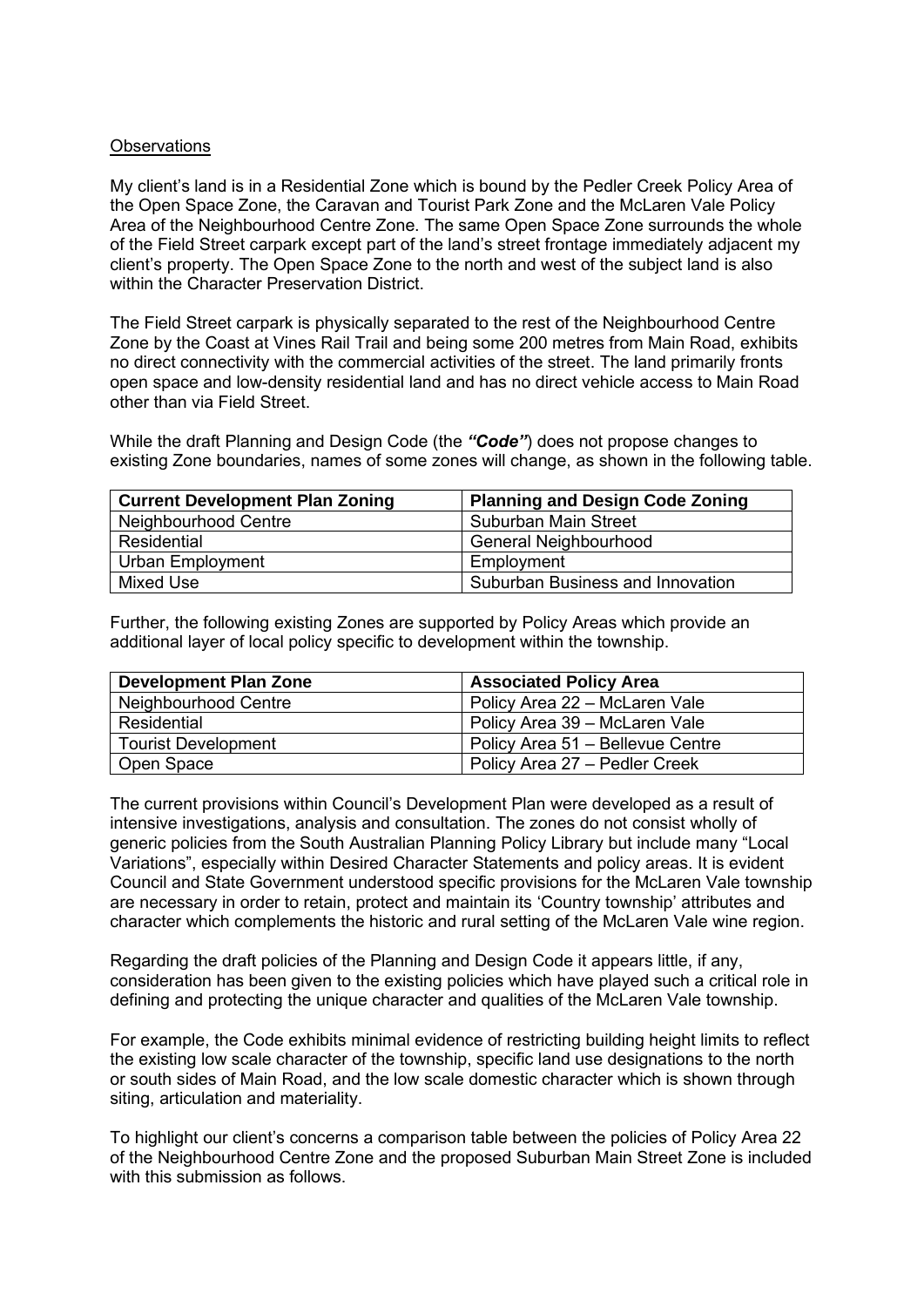| No. | <b>Issue</b>                                                               | <b>Current Development Plan</b>                                                                                                                                                                                                                                                                                                                                                                                                                                                                                                                                                                      | <b>New Planning and Design Code</b>                                                                                                                                                                                                                        | <b>Comment</b>                                                                                                                                                                                                                                                                                                                                             |
|-----|----------------------------------------------------------------------------|------------------------------------------------------------------------------------------------------------------------------------------------------------------------------------------------------------------------------------------------------------------------------------------------------------------------------------------------------------------------------------------------------------------------------------------------------------------------------------------------------------------------------------------------------------------------------------------------------|------------------------------------------------------------------------------------------------------------------------------------------------------------------------------------------------------------------------------------------------------------|------------------------------------------------------------------------------------------------------------------------------------------------------------------------------------------------------------------------------------------------------------------------------------------------------------------------------------------------------------|
|     | Controls for the<br>extent, location<br>and scale of<br>new<br>development | Centre expansion limited to<br>underutilised land between<br>abandoned railway line and rear of<br>buildings on the northern side of main<br>road.                                                                                                                                                                                                                                                                                                                                                                                                                                                   | None                                                                                                                                                                                                                                                       | Current policy specifically limits<br>development to desirable locations<br>within the township. This is not reflected<br>in the Code policies and facilitates the<br>possibility of ad-hoc development which<br>may not strengthen the function of the<br>town's main street.                                                                             |
|     |                                                                            | Larger scale buildings and<br>development are more characteristic<br>of large communities in metropolitan<br>Adelaide and are to be avoided.                                                                                                                                                                                                                                                                                                                                                                                                                                                         | Seeks low-to medium rise buildings.                                                                                                                                                                                                                        | The existing policy area blatantly states<br>that larger scale buildings are<br>inappropriate in the locality. The Code<br>does not account for the unique context<br>of the existing McLaren Vale townscape                                                                                                                                               |
|     |                                                                            | Development should be located in<br>accordance with the following:<br>shopping development should<br>$\bullet$<br>predominate on the northern side<br>of Main Road<br>administrative and community<br>$\bullet$<br>development should predominate<br>on the southern side of Main<br>Road<br>development should take place<br>$\bullet$<br>on under-utilised land at the rear<br>of buildings on the northern side<br>of Main Road, with primary<br>vehicle access to this area being<br>obtained from a possible future<br>roadway which follows the<br>alignment of the abandoned<br>railway line. | None.                                                                                                                                                                                                                                                      | Current policy specifically limits<br>development to desirable locations<br>within the township. This is not reflected<br>in the Code policies and facilitates the<br>possibility of ad-hoc development which<br>may not strengthen the function and<br>desired integration of particularly land<br>uses within and adjacent to the town's<br>main street. |
| 2.  | <b>Building Height</b>                                                     | Buildings should be no more than<br>one-storey in height.                                                                                                                                                                                                                                                                                                                                                                                                                                                                                                                                            | Low-to medium rise buildings; where the height<br>is commensurate with the development site<br>frontage and depth as well as the main street<br>depth, so the impacts of building mass on<br>adjoining properties and the streetscape can be<br>minimised. | The code's provisions allow buildings of<br>well in excess of one and two storeys to<br>be constructed. This is not in keeping<br>with the low scale of the township and is<br>inappropriate considering the undulating<br>nature of the topography in the town.                                                                                           |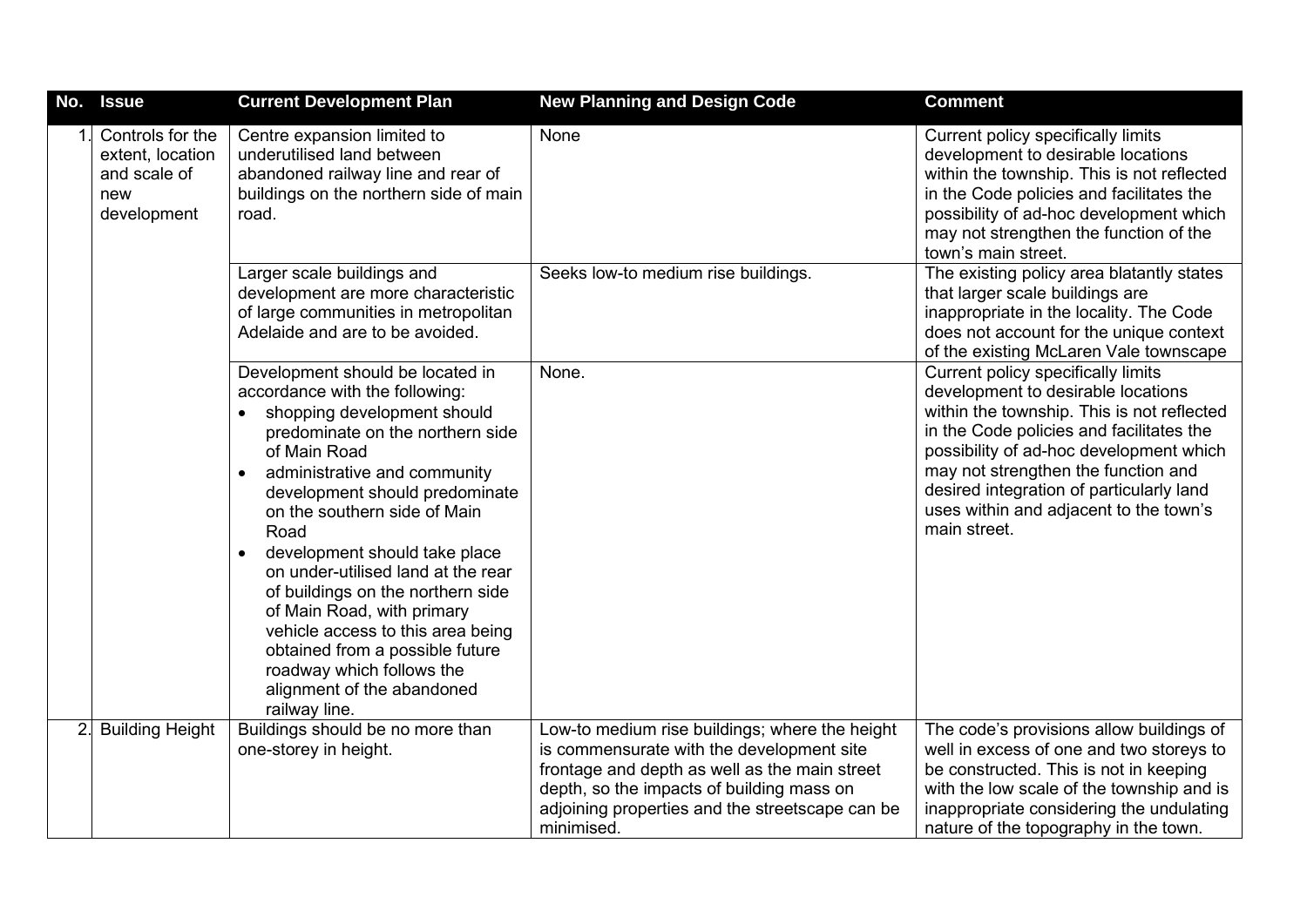| No. | <b>Issue</b> | <b>Current Development Plan</b> | <b>New Planning and Design Code</b>                                                                                                                                                                                                                                                                                                                   | <b>Comment</b>                                                                                                                                                                                                                                                                                        |
|-----|--------------|---------------------------------|-------------------------------------------------------------------------------------------------------------------------------------------------------------------------------------------------------------------------------------------------------------------------------------------------------------------------------------------------------|-------------------------------------------------------------------------------------------------------------------------------------------------------------------------------------------------------------------------------------------------------------------------------------------------------|
|     |              |                                 | Which is in accordance with the technical and<br>numeric variation overlay for building height<br>levels                                                                                                                                                                                                                                              | The visual impact will be detrimental to<br>the character of McLaren Vale.<br>Lack of stronger controls for multi storey<br>developments will have a detrimental<br>impact on the visual amenity, country<br>township character, and attractiveness<br>of the town and the surrounding rural<br>area. |
|     |              |                                 | More specifically, buildings constructed within a<br>building envelope provided by a 45-degree<br>plane measured from a height of 3 metres above<br>ground level at the allotment boundary of a<br>residential allotment within a neighbourhood<br>zone, except for when this boundary is the<br>southern boundary of the primary street<br>boundary: |                                                                                                                                                                                                                                                                                                       |
|     |              |                                 | LEGEND<br><b>BUILDING ENVILOPE</b><br>459 PLANE<br>MEASURED<br>FROM THE<br>BOUNDARY<br>BUSLDING<br>FRONTAGE<br>SPECIFIED IN<br>MEAREST<br>CONCERT PLAN<br>IN ADJODEN<br>3.00<br><b>S STORES</b><br><b>ATURAL GROUND LEVEL</b><br>$\overline{1}$ $\overline{1}$                                                                                        |                                                                                                                                                                                                                                                                                                       |
|     |              |                                 | If the above described boundary is the southern<br>boundary, buildings on site are to be constructed<br>within a building envelope provided by a 30-<br>degree plane grading north measured from a<br>height of 3m above ground level at the<br>boundary:                                                                                             |                                                                                                                                                                                                                                                                                                       |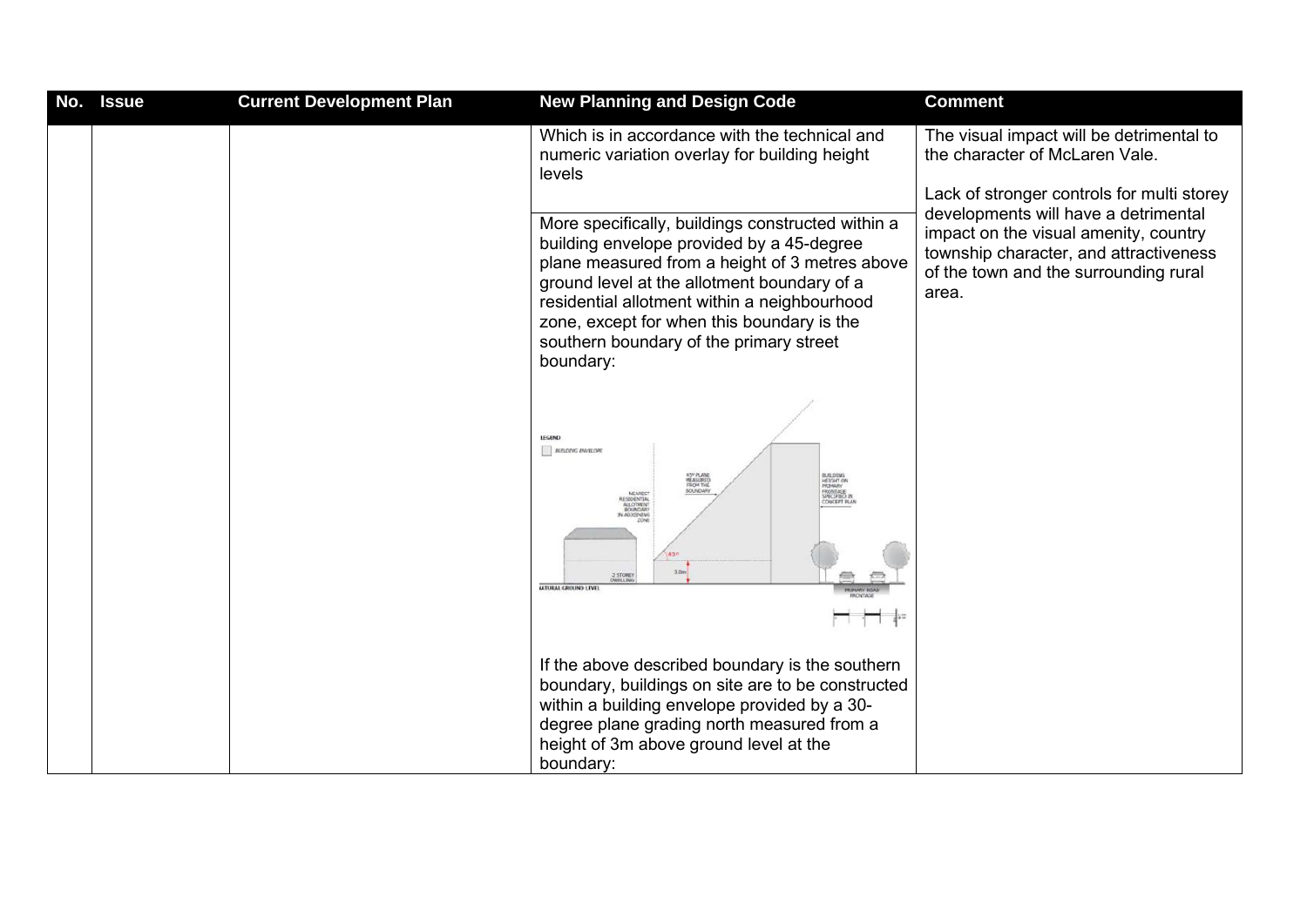| No. | <b>Issue</b>                                                                                                                     | <b>Current Development Plan</b>                                                                                                                                                                                                              | <b>New Planning and Design Code</b>                                                                                                                                                                                                                                                                                                                   | <b>Comment</b>                                                                                                                                                                                                                                                                              |
|-----|----------------------------------------------------------------------------------------------------------------------------------|----------------------------------------------------------------------------------------------------------------------------------------------------------------------------------------------------------------------------------------------|-------------------------------------------------------------------------------------------------------------------------------------------------------------------------------------------------------------------------------------------------------------------------------------------------------------------------------------------------------|---------------------------------------------------------------------------------------------------------------------------------------------------------------------------------------------------------------------------------------------------------------------------------------------|
|     |                                                                                                                                  |                                                                                                                                                                                                                                              | LEGEND<br><b>BULLING ENVELOPE</b><br>OUTHERN<br>ZON<br>BOUNDAR<br>30° PLANE<br>MEASURED<br>FROM THE<br>BOUNDARY<br>3.5m<br><b>NATURAL GROUND LEVEL</b><br>⊣ ⊯                                                                                                                                                                                         |                                                                                                                                                                                                                                                                                             |
| 3.  | <b>Building</b><br>articulation and<br>materiality to<br>preserve the<br>domestic and<br>low-scale<br>country<br>township nature | Buildings adjacent to Main Road<br>should be designed to respect and<br>reinforce the domestic scale of<br>existing development. Wherever<br>possible, roofs should be pitched and<br>should incorporate gables facing<br>toward the street. | A ground floor minimum ceiling height of 3.5m.<br>Buildings which create visual interest, promote<br>an active interface with the main street frontage<br>and maximise passive surveillance,<br>Development that creates an efficient and<br>convenient pedestrian network establishing<br>linkages within the main street and to adjoining<br>zones. | The focus of low domestic scale<br>development is lost in the transition to<br>the Code.<br>There is no mention of roof<br>style/structure.                                                                                                                                                 |
|     |                                                                                                                                  | Buildings on the northern side of the<br>road should, if built to the road<br>boundary, include verandas and<br>balconies over the footpath.                                                                                                 | Awnings, canopies and verandas providing<br>shade and shelter for pedestrians over<br>footpaths.                                                                                                                                                                                                                                                      | Emphasis on northern side of Main<br>Road is lost                                                                                                                                                                                                                                           |
|     |                                                                                                                                  | External building materials, colours<br>and finishes should respect the<br>materials, colours and finishes of<br>adjacent development, particularly<br>those traditionally used on older<br>buildings.                                       | Buildings that preserve the main street<br>appearance by complementing the key shop-<br>front elements such as narrow buildings and<br>tenancy footprint with frequently repeated<br>frontages, and clear-glazed narrow shop front<br>displays above raised display levels (base stall<br>boards) and recessed entries.                               | The Policy Area focuses on materiality<br>complementing the existing built fabric of<br>the older buildings, whereas the Code<br>has some leniency to more modern<br>materials and does not specify details<br>regarding colour/finish more than<br>encouraging interaction with the public |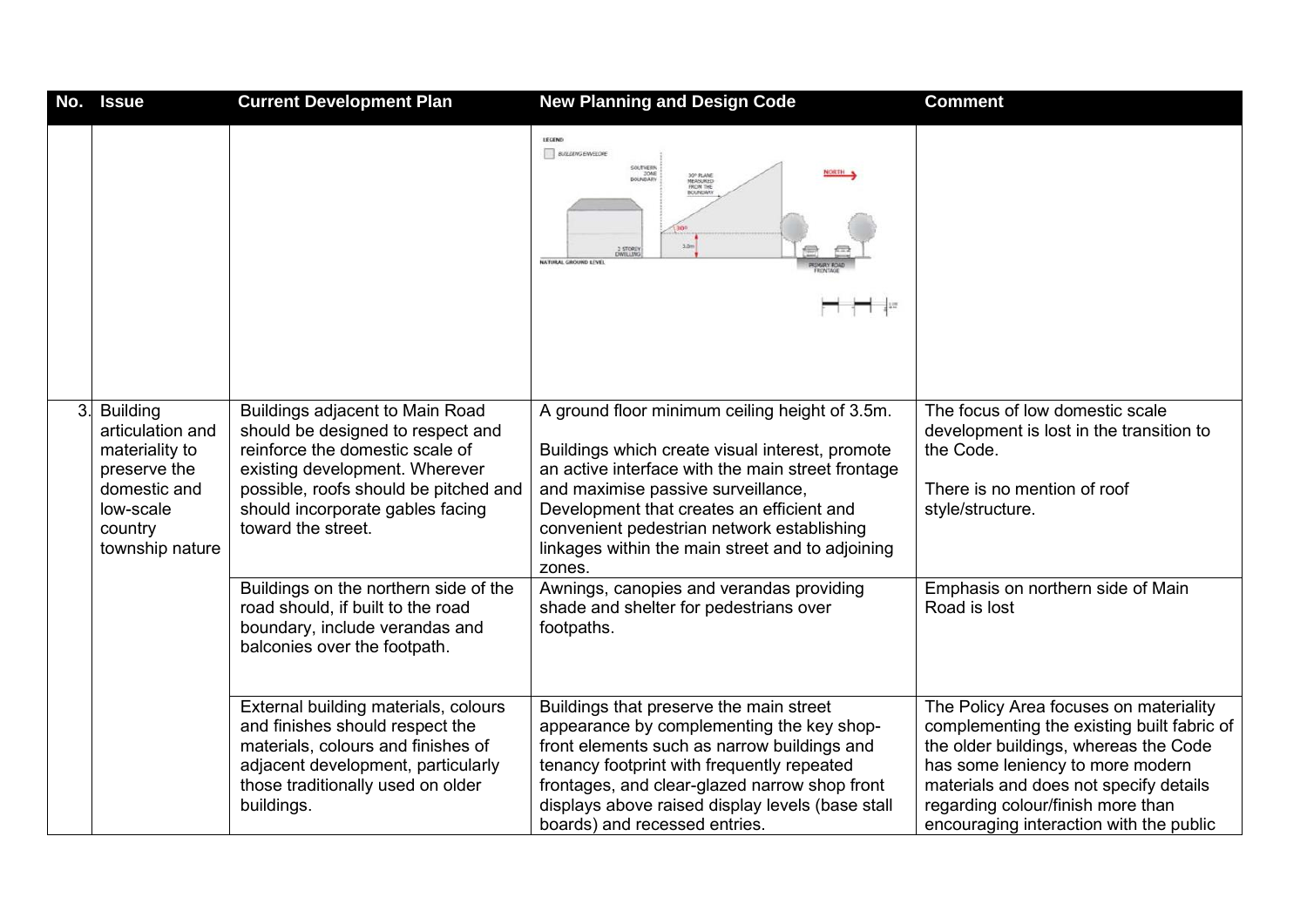|                | No. Issue          | <b>Current Development Plan</b>                                                                                                                                                                                                                                                                                                                                                                                                                                             | <b>New Planning and Design Code</b>                                                                                                                                                                                                                                                                                                    | <b>Comment</b>                                                                                                                                                                                                                                                                                                                                                                                                                                                                                                                                                                         |
|----------------|--------------------|-----------------------------------------------------------------------------------------------------------------------------------------------------------------------------------------------------------------------------------------------------------------------------------------------------------------------------------------------------------------------------------------------------------------------------------------------------------------------------|----------------------------------------------------------------------------------------------------------------------------------------------------------------------------------------------------------------------------------------------------------------------------------------------------------------------------------------|----------------------------------------------------------------------------------------------------------------------------------------------------------------------------------------------------------------------------------------------------------------------------------------------------------------------------------------------------------------------------------------------------------------------------------------------------------------------------------------------------------------------------------------------------------------------------------------|
|                |                    |                                                                                                                                                                                                                                                                                                                                                                                                                                                                             | Not less than 50% of the ground floor primary<br>frontage of buildings are visually permeable,<br>transparent or clear glazed.                                                                                                                                                                                                         | realm. There needs to be emphasis on<br>the historical and country town<br>character.                                                                                                                                                                                                                                                                                                                                                                                                                                                                                                  |
| 4.             | Heritage           | Development which is adjacent to or<br>in the vicinity of a heritage place<br>should be designed and sited in a<br>way that does not detract from the<br>setting and significance of the<br>heritage place.                                                                                                                                                                                                                                                                 | None.<br>There are no active overlays relating to any<br>heritage place status.                                                                                                                                                                                                                                                        | We note Policy Area 22's area<br>corresponds to the original village of<br>Gloucester, established in the 1840s.<br>No controls may result in the lack of<br>protection of the historical buildings in<br>the township, which are vital to the<br>keeping with the character of the town.                                                                                                                                                                                                                                                                                              |
| 5.             | <b>Car Parking</b> | Car parking areas should be<br>screened from public view,<br>adequately landscaped, and should<br>not be established in the set-back<br>area between Main Road and the<br>building.<br>Off-street car-parking is prescribed in<br>Table Onka/3 of the Development<br>Plan; as the Main Street is not<br>defined as a Designated Area,<br>The Council has established a car<br>parking fund for the associated Policy<br>Area in conjunction with others in<br>Council area. | Development minimises the need for vehicle<br>crossovers on the main street to reduce conflicts<br>with pedestrians and avoid disruption to the<br>community of built form.<br>Parking to be located behind buildings away<br>from the primary main street frontage and<br>designed to minimise its impacts on residential<br>amenity. | McLaren Vale is a service centre for the<br>larger surrounding district which depend<br>on the use of private motor vehicles to<br>access the town's services. The<br>provision of adequate off-street parking<br>is necessary to support the town's<br>function as it does not enjoy the same<br>density, walkability or public transport<br>opportunities enjoyed by other suburban<br>main streets.<br>Inadequate off-street parking will create<br>congestion which will discourage<br>visitation by the community. What will<br>the impact be to the Council car parking<br>fund? |
| 6 <sub>1</sub> | Advertisements     | Listed as a non-complying form of<br>development.<br>Provisions of policy area state free-<br>standing signs, animated signs or<br>signs mounted above roof lines<br>should not be erected.                                                                                                                                                                                                                                                                                 | Advertising is acceptable if it creates<br>freestanding advertisements that;<br>identifies the associated business without<br>$\bullet$<br>creating a visually dominant element within<br>the locality;<br>do not exceed 8m in height; and<br>$\bullet$<br>do not have a sign face that exceeds $6m^2$<br>per side.                    | Poses the threat of visual clutter,<br>detracting from the rural setting and<br>context of the township.                                                                                                                                                                                                                                                                                                                                                                                                                                                                               |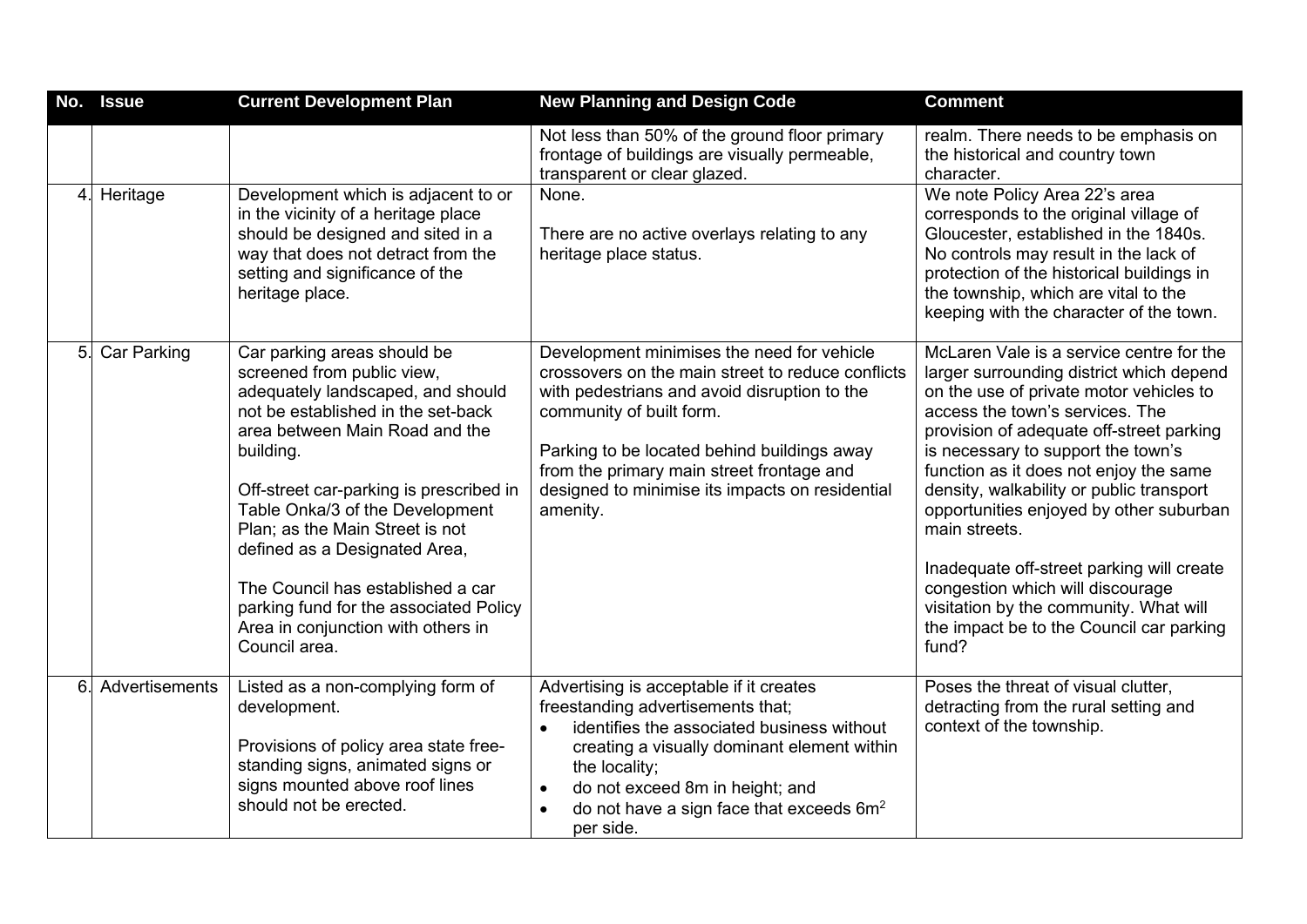| No.            | <b>Issue</b>                                | <b>Current Development Plan</b>                                                                                                                                                                                                                                                                                                                                                                                                                                                                                              | <b>New Planning and Design Code</b>                                                                                                                                                                                                                   | <b>Comment</b>                                                                                                                                                                                                                                                                                                               |
|----------------|---------------------------------------------|------------------------------------------------------------------------------------------------------------------------------------------------------------------------------------------------------------------------------------------------------------------------------------------------------------------------------------------------------------------------------------------------------------------------------------------------------------------------------------------------------------------------------|-------------------------------------------------------------------------------------------------------------------------------------------------------------------------------------------------------------------------------------------------------|------------------------------------------------------------------------------------------------------------------------------------------------------------------------------------------------------------------------------------------------------------------------------------------------------------------------------|
|                |                                             |                                                                                                                                                                                                                                                                                                                                                                                                                                                                                                                              |                                                                                                                                                                                                                                                       |                                                                                                                                                                                                                                                                                                                              |
| 7 <sup>1</sup> | Residential<br>Development                  | Residential flat buildings are listed as<br>non-complying.<br>Dwellings only to occur in the zone if<br>in conjunction with a non-residential<br>use, occurring behind or above the<br>non-residential use.<br>The policy area limits buildings to 1<br>storey, hence implying dwellings only<br>to occur behind a non-residential use.                                                                                                                                                                                      | Dwellings can be developed only in conjunction<br>with non-residential uses and sited:<br>At upper levels of buildings with non-<br>$\bullet$<br>residential uses located at ground level; or<br>Behind non-residential uses on the same<br>allotment | The policy area in current development<br>plan ensures residential development<br>occurs in keeping with the low-scale<br>nature of the town centre.                                                                                                                                                                         |
| 8.             | <b>Land Division</b>                        | Land division in the zone is<br>appropriate provided new allotments<br>are of a size and configuration to<br>ensure the objectives of the zone can<br>be achieved.                                                                                                                                                                                                                                                                                                                                                           | Land division and site amalgamation that<br>creates allotments that vary in size and are<br>suitable for a variety of residential and<br>commercial activities that improve the level of<br>development integration.                                  | The Code speaks of residential<br>activities, this is a concern as the Policy<br>Area limits residential development to a<br>great extent.                                                                                                                                                                                   |
| 9.             | Non-complying/<br>Restricted<br>Development | The Procedural Matters include an<br>extensive list of non-complying forms<br>of development. Some of the most<br>relevant examples in the current plan<br>include the following:<br>Advertising<br>$\bullet$<br>Dwelling except where it is in<br>conjunction with a non-<br>residential development<br>Electricity generating station<br>$\bullet$<br>Fuel depot<br>$\bullet$<br>Industry<br>$\bullet$<br>Motor repair station<br>$\bullet$<br><b>Residential flat building</b><br>Showground<br><b>Store</b><br>Warehouse | In the Suburban Main Street Zone, the only<br>restricted class of development is Industry.                                                                                                                                                            | Compared to the extensive list of non-<br>complying developments in the current<br>development plan's zoning, this opens<br>up the potential for development that is<br>entirely not in keeping with the character<br>of the township and the desired<br>development that the community and<br>local government wish to see. |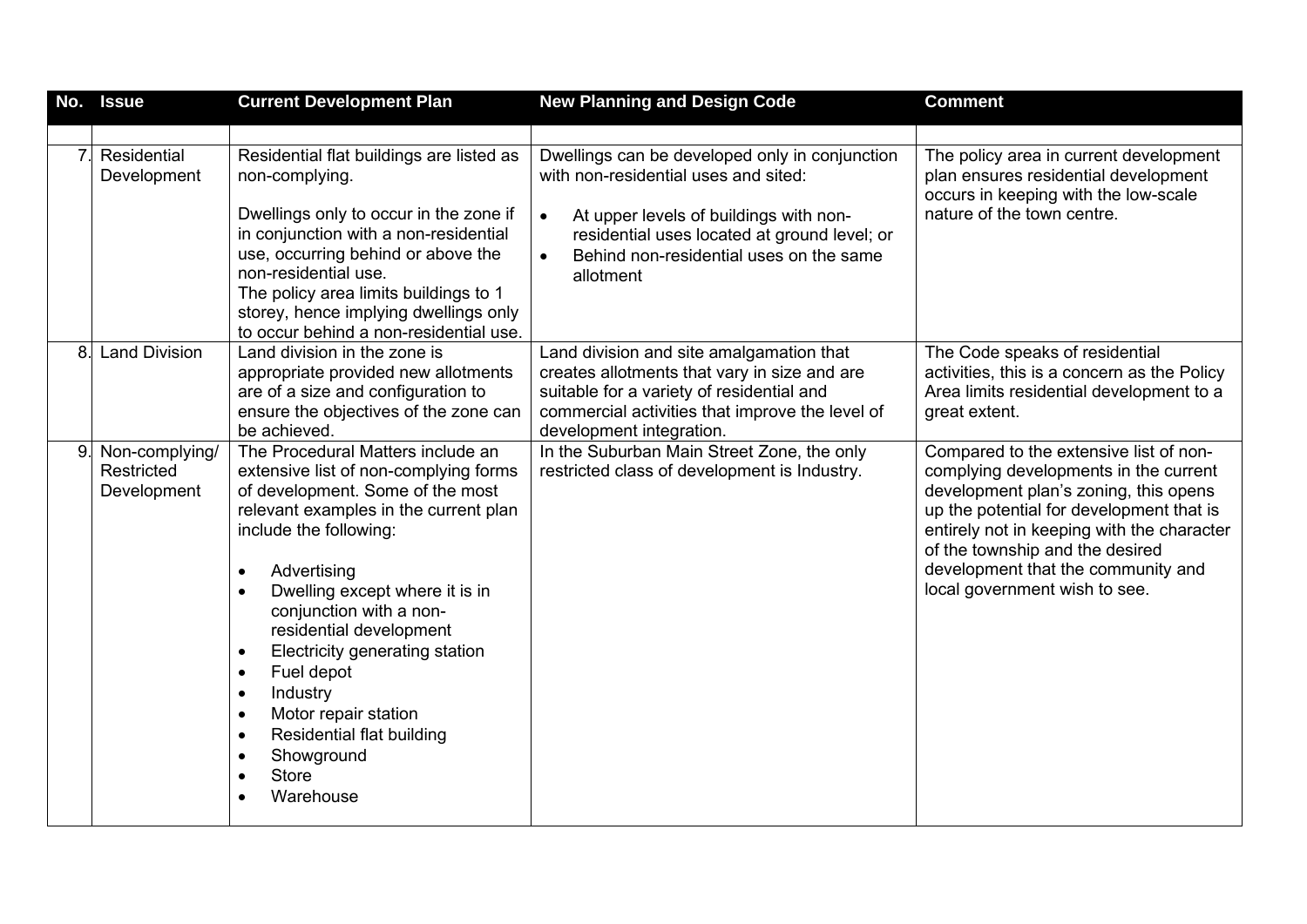It is noted a Character Preservation District overlay will apply to the proposed zones within the township. While the overlay recognises the need to protect and enhance the special character of Character Preservation Districts, the specific DTS/DPF (Deemed to Satisfy/Designated Performance Feature) and PO (Performance Outcomes) do not include provisions which acknowledge and protect the unique character and attributes of the township. The current policies specific to the McLaren Vale township will be lost.

This is a considerable concern to our client as the transition from the Onkaparinga Development Plan to the Code should deliver a 'like for like' planning outcome. As highlighted above, this will not be the case with the draft Code enabling significant changes to the character of the McLaren Vale township, especially with respect to the introduction of medium rise buildings of substantial scale on larger allotments.

Due to the Field Street carpark being constructed over three allotments the subject land is one of the few relatively large sites within the McLaren Vale Neighbourhood Centre Zone. We believe the land's proposed inclusion in the Suburban Main Street Zone is entirely inappropriate given the open nature of the immediate locality, its largely natural setting and the evident disconnect the land has to the core of the town's main street.

The land is surrounded by open space local reserves including the popular Coast to Vines Rail Trail and Pedler Creek watercourse. The reserves comprise open areas covered with native and introduced vegetation, which is complemented by the low-rise, low density residential developments on the eastern side of Field Street. With exception to the carpark, the locality provides an attractive interface between the urban fabric of the town and the surrounding vineyards.

The proposed transition of the Neighbourhood Centre Zone to a Suburban Main Street Zone lacks consideration to the natural open space character of the local setting and the change of the carpark land to a Suburban Main Street Zone introduces the possibility of medium-rise buildings of substantive scale being developed on the land. Such events will unduly disrupt the attractive natural appeal and character of the local landscape which provides an attractive backdrop for the town.

To prevent such a possibility occurring, we strongly encourage the existing Neighbourhood Centre Zone instead be converted to a Suburban Activity Centre Zone. The Suburban Activity Centre Zone is a better fit for the Code transition in relation to the Field Street carpark and more so when the Technical and Numerical Variation (TNV) of one storeyheight limit is also applied. We advocate that a TNV for single storey building heights to be applied to the Field Street carpark site.

If this request is not supported then, at the very least, additional TNV's should be included to the Suburban Main Street Zone of McLaren Vale. In the first instance the TNV's should limit building heights to single storey along the Main Road and the zone's interface with the General Neighbourhood Zone. In other areas of the zone the building heights should be limited to no more than two storeys and not be visually apparent within the Main Road streetscape or from properties within the General Neighbourhood Zone.

Furthermore, the current policies seek small scale forms of development reflective of a country town. The Code policies do not recognise this existing feature of McLaren Vale's main street. TNV's requiring setbacks from boundaries to enable landscaping between buildings and boundaries should be incorporated, as well as a design criterion which puts an emphasis on the use of traditional building materials, colours and finishes.

My client has consulted with the Council on many occasions regarding this matter, especially the policy impacts the Code will have on the carpark land. The Council is in agreeance with